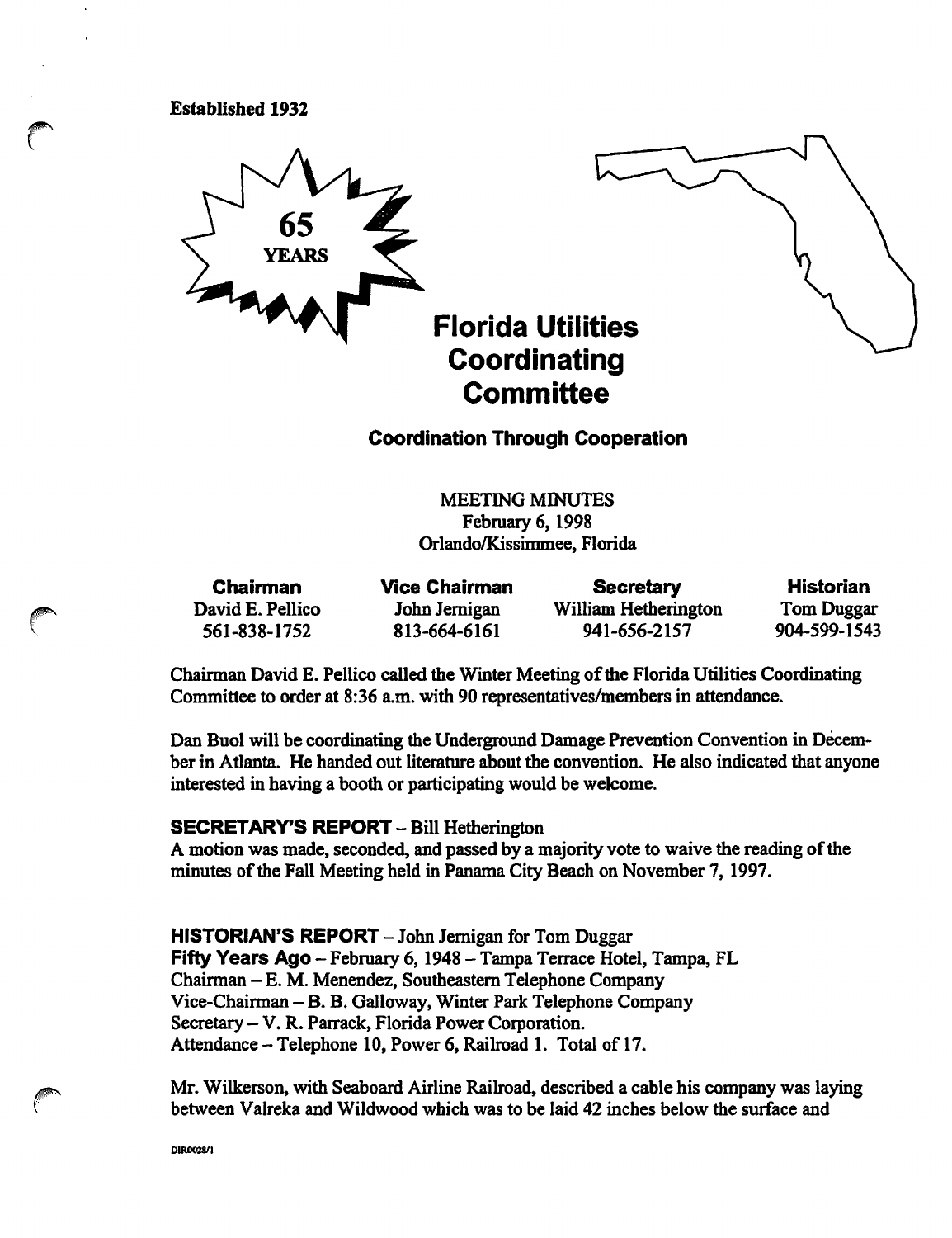5<sup>1</sup>/<sub>2</sub> feet from the track center. Upon inquiry as to lightning protection, Mr. Wilkerson advised there was no ground shield wire. Mr. Warth, with Southern Bell, referred to several underground cable failures within his experience resulting from lightning and referred to low ground resistivity found in Florida as being very favorable to underground cable from a lightning standpoint.

Mr. Galloway, with Winter Park Telephone, mentioned the possibility of obtaining quantities of war surplus telephone cable now stored on certain islands. He requested anyone interested in obtaining such cable to get in touch with him. Mr. Warth referred to a new type of nonleaded cable about to be used by Southern Bell called Alpath. It has synthetic insulation (polyethylene) and a corrugated aluminum shield. Future cable is expected to carry a corru gated bronze covering.

Questions were brought up about the standard REA easement agreement and whether this easement covered only the electric power lines or whether it would also cover telephone cir cuits which might be attached. Mr. Snith, with REA, replied that the joint-use contract did not guarantee joint easement use but that whether or not the easement would cover telephone circuits would be a matter of legal interpretation.

Twenty Five Years Ago - February 2, 1973 - Causeway Inn Beach Resort - Tampa, FL Chairman - Larry Housel, J. E. Greiner Company Vice Chairman - W. J. Hopgood, Florida Power and Light Company Secretary - Andy Palmer, Southern Bell

Mr. Ken Brown gave a report on the subcommittee appointed to secure revisions to the Flor ida Department of Transportation Manual on Traffic Controls and Safe Practices. Mr. Brown reported that the subcommittee is still attempting to secure revisions on various requirements which are more stringent than the federal regulations and impose undue hardships on utilities.

A report on the Florida Utilities Accommodation Guide stated that the proposed revisions governing the gas industry still have not been resolved. The State Department of Transpor tation reported that the manual is being revised and that our organization will be satisfied with the new revisions. A motion was introduced and passed that the subcommittee be authorized to act for the Florida Utilities Coordinating Committee in their negotiations with the Department of Transportation on this matter.

Mr. W. Staten, with Offshore Power Systems, gave an interesting talk on his company's operation and its impact on the Jacksonville area and the power industry.

# TREASURER'S REPORT - Hamid Zahir

The balance after the Fall Meeting is \$54.54. There will be an audit of the financials con ducted after the Winter Meeting.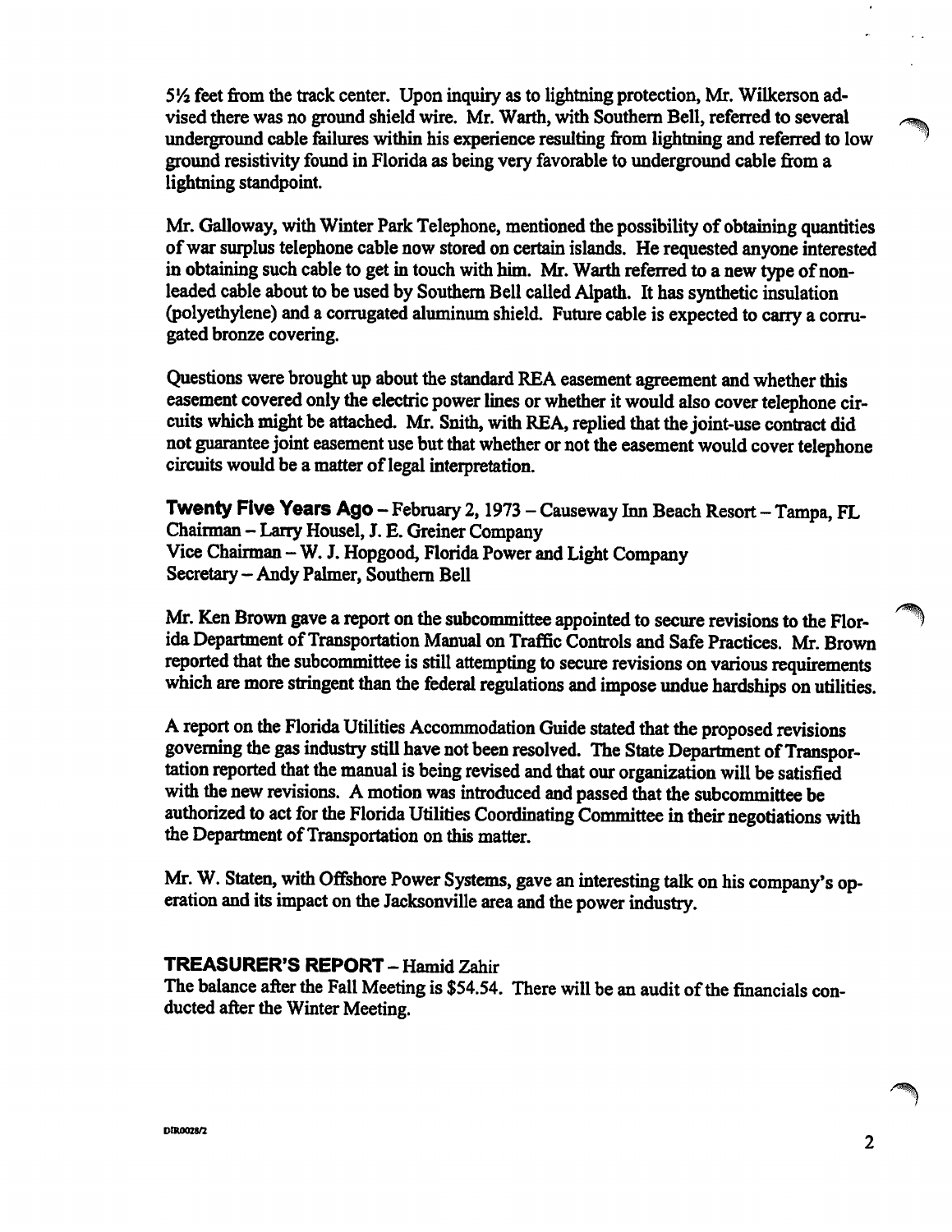## FLORIDA DEPARTMENT OF TRANSPORTATION UPDATE - Ken Weldon

Mr. Weldon reflected on the accomplishments of the State Utility Department in 1997. The list included 19 specific accomplishments including some of the following:

- Completion of the RRR manual final draft
- Revision of the relocation schedule
- Addressing the In-Forms situation
- Participation of claims/review the draft legislation
- Addressing the various Florida landscaping issues in the UAM
- Establishing a process for utility participation in JPA projects
- Resolving issues from Florida comptroller's office
- Review of utility specifications and utility user's guide from FDOT

GUEST SPEAKER - Mr. Tom Barry, Secretary of Transportation Chairman Pellico introduced Billy Hattaway, who complimented Ken Weldon on his accom plishments with the utilities. He then introduced Mr. Tom Barry, Secretary of Transporta tion. Mr. Barry introduced Frank Carlile, who is the Assistant Secretary for Transportation

In general, Mr. Tom Barry described the current legislation pending that would affect FDOT and the utilities. Specifically, he spoke about the tremendous volume of work being done in roadway expansion and maintenance throughout the state. FDOT previously received com plaints about the lack of road improvements but is now getting complaints about the amount of roadwork being performed. In addition, the FDOT must address the limited access issue. Historically, the FDOT has always resisted most joint-use of the ROW; but we must now look at the big picture, including allowance of utility access when it serves the public or makes sense to reduce environmental impact. This is reviewed on a case-by-case basis. The FDOT is also moving forward on a joint fiber proposal with industry. In this joint proposal, the FDOT has granted telecommunications provider access to the turnpike limited access cor ridor in retum for use of a designated number of fiber-optic cables to assist the Department in their intelligent road system.

There are several bills currently pending that will affect the utility industry, and Mr. Tom Barry recommends that the utilities be aware of some of this legislation. One that he specifi cally referred to was concerning business damages. Currently under the eminent domain statute, these damage claims are limited; however, there is activity on legislation which would weaken the current statute. Also, damages related to utilities could be passed on to the utility. This type of legislation may appear to be harmless; however, the Secretary illustrated his point with an example that the DOT was recently sued and had to pay several million dollars when a drunk driver killed a bicyclist. The standard 12-foot lane was only 11 feet 4 inches because of striping.

Policy.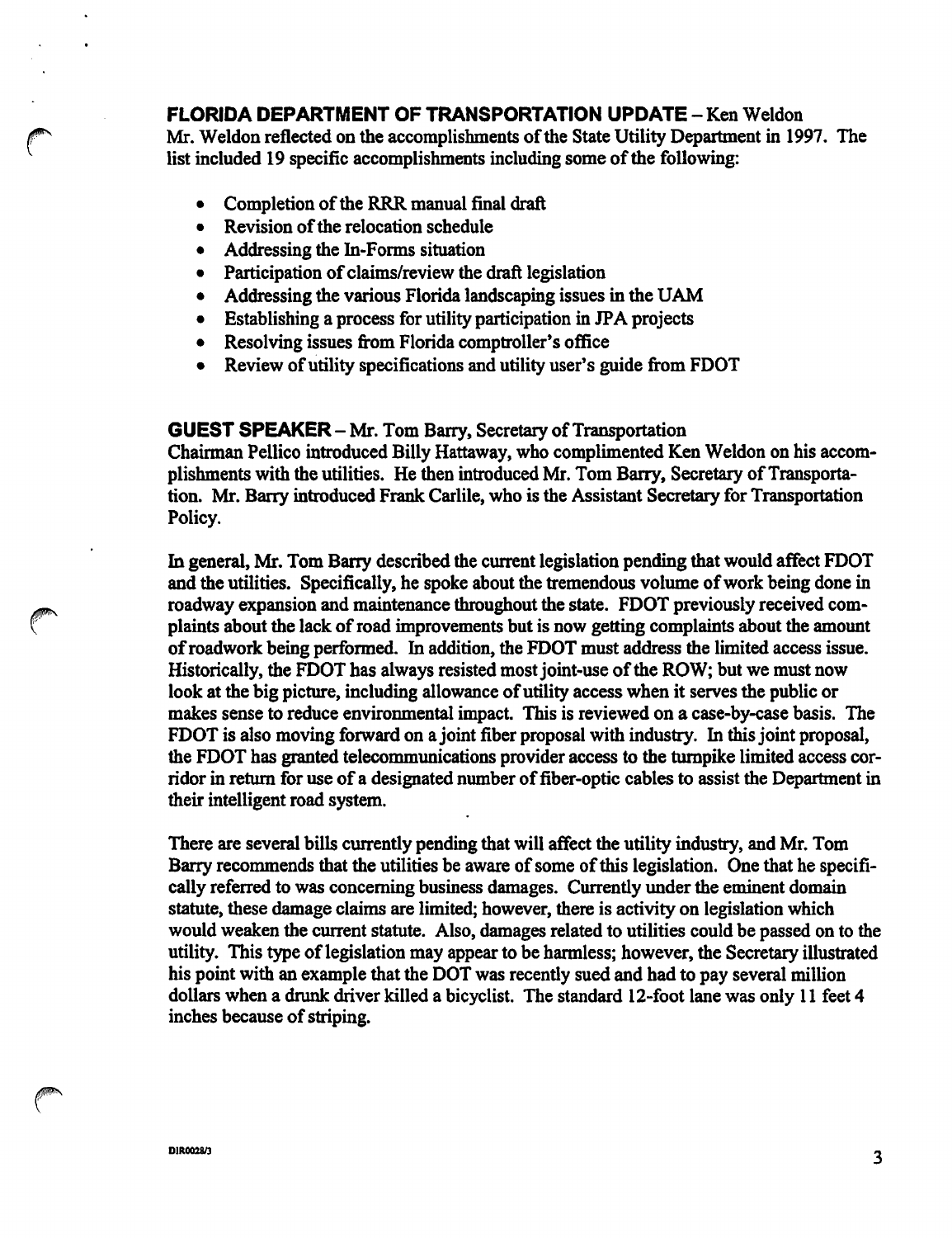The Secretary also discussed the joint and several liability issue that the Department is ex posed to. He emphasized the current legislation, currently four house bills and one senate bill, of damage claims during construction under eminent domain. He recommends that the industry watch this legislation very closely.

He also spoke about moving forward with the UAM. Although we have not resolved every issue, we must move forward and continue to make progress.

In conclusion, Mr. Tom Barry emphasized the commitment by FDOT to work with industry to resolve utility issues. At this point, the Secretary answered several questions as high lighted below.

- Q. Carlos Soils: What is FDOT's position on expanded use of JPA agreements?
- A. The FDOT will continue to expand the use of JP As where appropriate.
- Q. Tom Kennedy: Alternative trails, etc. Does the Secretary view these corridors as strictly transportation corridors, or are they infrastructure?
- A. The Secretary explained that that was a difficult question to answer because of the condemnation issue restricting the ROW taking as it must be justified "neces sary," but the definition of necessary is a moving target.
- Q. David Kuhhnan: Appreciates Ken Weldon's work on the clearing and grubbing issue, but there are still a couple of issues that they would like to meet with FDOT about, specifically, the RRR manual. FP&L would like to discuss more tolerance on the RRR issues; do away with criteria and replace guidelines.
- A. The Secretary appreciated the offer and emphasized that, on the UAM, we should get it passed through.
- Q. What is the status of the high-speed rail?
- A. 8.25 million riders are now projected, but federal assistance is needed to get money to reauthorize rail. The federal government has delayed the appropriate measures for the rail to move forward. They are now anticipating March 1998 as the time frame for reauthorization. They are approaching the high-speed rail as an altemative to commuter flights to increase the ridership.
- Q. Stan Numenberger: Clarification is needed on the legislation concerning these damage claims.
- A. The Secretary reaffirmed that this would greatly expand the ability of businesses to file for damages during construction projects involving restricted access. Im pacts for inaccessibility would allow claims against die utility.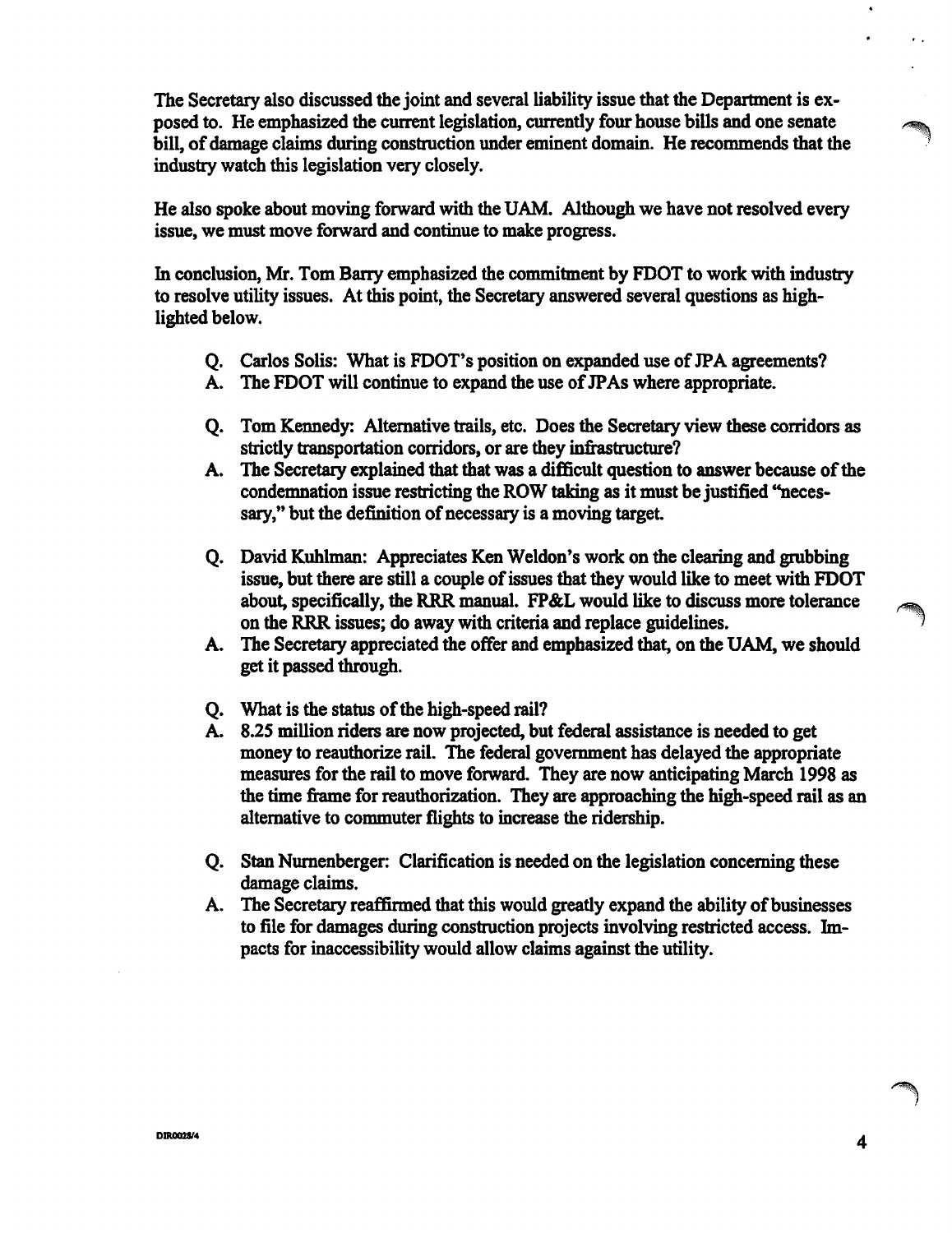- Q. Mark Sweet: What is the standing on the liability/cost-effectiveness of the RRR as currently written? Mr. Sweet has concerns on the RRR manual and the clear zone and again suggested a meeting. FPL and FPC both raised the issue of RRR guidelines. The FDOT must be willing to work with the industry.
- A. Again, the Secretary appreciates the offer and will support discussion with the in dustry.
- Q. Betsy Becker: What states are involved in fiber projects?
- A. Maryland, Minnesota, New York, and Kansas have been involved in projects such as this. The Florida fiber proposal is scheduled for RFP release in March as ad vertised in the Florida Administrative Weekly. Information on this proposal, as advertised, can be accessed on the Intemet.
- Q. What is the status on limited-access ROW?
- A. The FDOT may allow access on limited-access highways under some conditions such as when a path through parks or environmentally sensitive lands is detri mental. The decision to allow use on limited access or restricted ROW will be made on a case-by-case review.

Chairman Pellico presented the Secretary with a speaker appreciation plaque.

# FDOT DISTRICT REPORTS

#### District I - Jerrold R. Whitt

The District I Spring Meeting will be held Wednesday, March 11, 1998, at Mariner's Inn in North Fort Myers, Florida. We are looking for speakers in several areas, including one from FEMA. Notices should be out in the near future.

#### District II - Vince Camp

The District II Utility Liaison Committee members will be meeting this month to discuss a June meeting. We will meet at Holiday Inn at I-75 & U.S. 50. We plan to have vendors once again providing demonstrations and booths/exhibits and specialized training in the aftemoon. Road builders will specifically be invited. It is also hoped that Mr. Bob Burleson, President of FTBA, will attend.

## District III - Donna Nichols

The next District III meeting will be in Panama City, and the speaker will be District Secretary Prescott

#### District IV - Rocky DePrimo

District IV continues to mail its monthly production and letting lists to all utility owners within its service area. Yearly training classes are offered to utility company representatives. The training is offered in FDOT/utility coordinating process.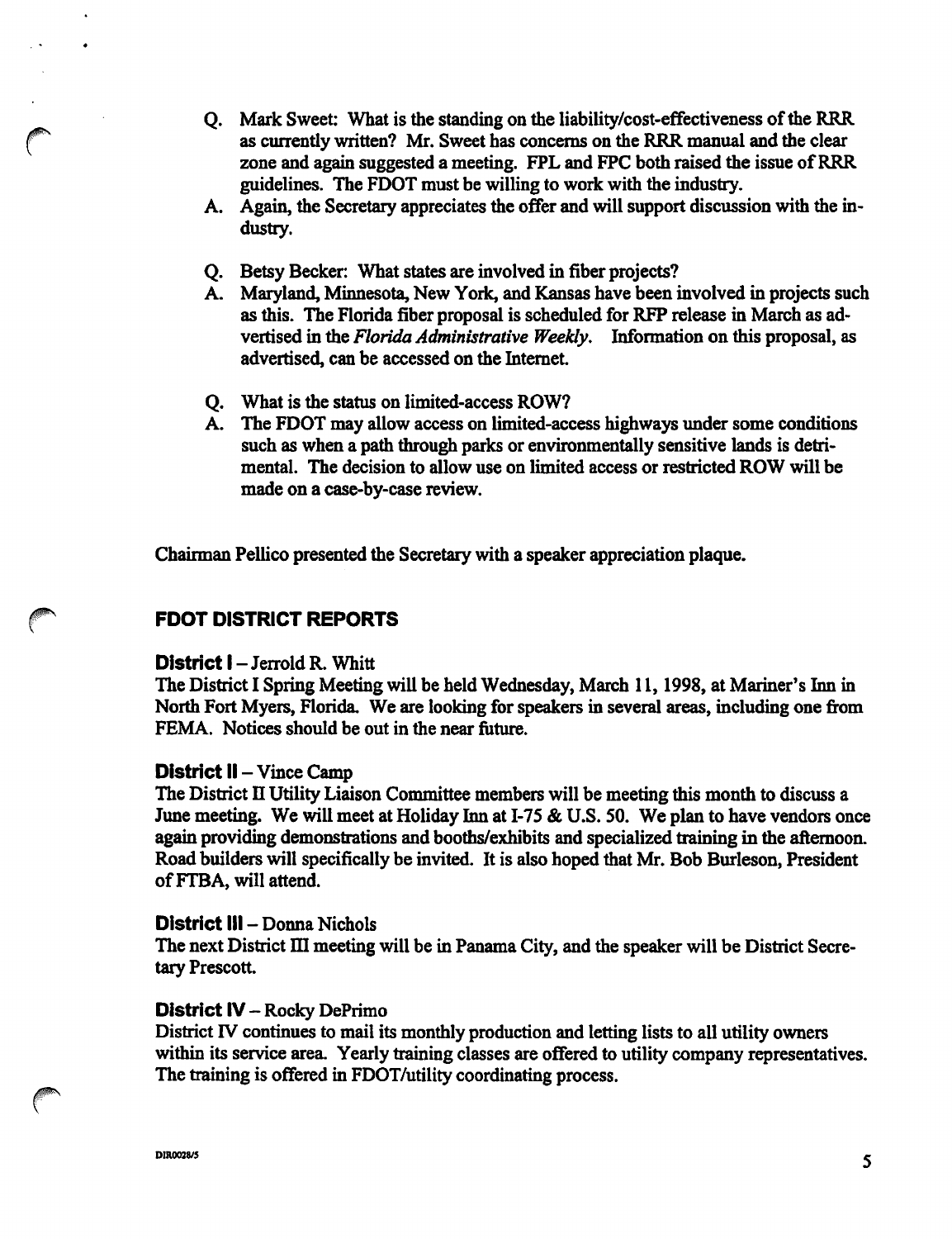## District V - Richard Taylor

On January 20,1998, District V had their annual full-day workshop at the Altamonte Springs Hilton. There were approximately 175 in attendance. Guest speakers were Mr. Ken Weldon, Mr. Ken Leuberalbert, Mr. Steve Wigle, and Mr. Bill Richards.

The morning's agenda highlighted the Department's new process of letting projects, "Alter native Contracting." The goal was to inform everyone of how they work and the impact that they may have on the utility owners.

General issues discussed during the afternoon session were;

- State Senator Lee's involvement and issues he would like to have reports on.
- What assignments Central Office has pending.
- How to work smarter when filling out a Utility Relocation Schedule.
- Plans review, common mistakes.

The next meeting will be held sometime in January 1999.

#### District VI – No report.

## District VII - Hank Humbert

District VII Utility Liaison Group met in Citrus County at the Plantation Golf and Tennis Resort on September 19,1997. Approximately 120 attended. Guest speakers included District Secretary William McDaniel, P.E., State of the District Address; District Director of Produc tion Kenneth Hartmann, P.E., update on District Work Program; Mr. Gene Branagan, Central Office, update on the FDOT's new project numbering system; and Mr. David Grant, a local news TV weather forecaster.

The next meeting will be March 13, 1998, at Bayside Center in Clearwater. Topics will in clude In Forms; FDOT Representative/Contractor, Innovative Contracting (Q&A).

Chairman Pellico handed out sponsorship awards and thanked the sponsors: Florida Con crete & Products, Geotrack, Sunshine State One-Call, Time Wamer, and Tampa Bay Engi neering. He also thanked Dennis and Margie Labelle for making all the arrangements for the meetings.

## TURNPIKE UPDATE - Jim Haynie

The Suncoast project is ongoing. It will be advertised and let in 1998. The DOT Tumpike office will be moved from Tallahassee to the Turkey Lake Service Plaza in Orlando. It should be ready by January 2000.

k,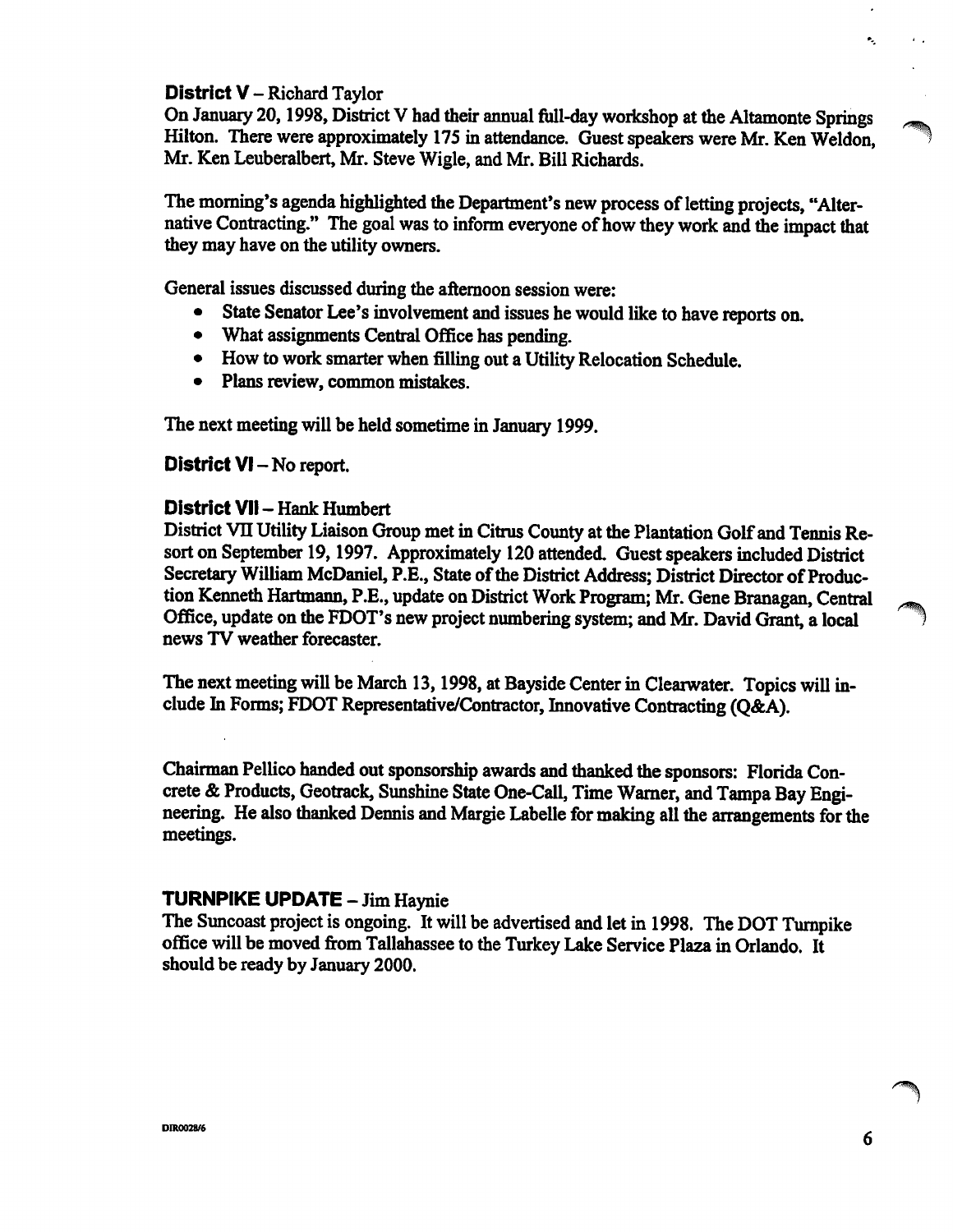## UTILITY NOTIFICATION CENTER REPORT - Bill Heath

Call Center Statistics - Year Ending 12/31/97

 $\ddot{\phantom{0}}$ 

| <b>Tickets</b>                        | 870,463                 | 14.54 % increase over 1996  |
|---------------------------------------|-------------------------|-----------------------------|
| Transmission                          | 5,714,572               | 18.23 % increase over 1996  |
| <b>Phone Calls</b>                    | 462,646                 | 5.38 % increase over 1996   |
| Speed of Answer                       | 22.24 seconds           |                             |
| <b>Total Members</b>                  | 431                     |                             |
| <b>Associate Members</b>              | 71                      |                             |
| Call Center Statistics - January 1998 |                         |                             |
| <b>Tickets</b>                        | 70,902                  | $0.63$ % increase over 1997 |
| Transmission                          | 517,335                 | 17.97 % increase over 1997  |
| <b>Phone Calls</b>                    | 36,708                  | (10.69)% increase over 1997 |
| Speed of Answer                       | 26.03 seconds           |                             |
| <b>Total Members</b>                  | 447                     |                             |
| <b>Associate Members</b>              | 74                      |                             |
| Record-Breaking Day                   | <b>January 20, 1998</b> | 5,284 Tickets               |

The 23<sup>rd</sup> Annual One-Call System and Damage Prevention Symposium, sponsored by APWA, OLSI, and British Columbia One-Call Group, will be held March 29 - April 1, 1998, in Vancouver, British Columbia, Canada.

## INTEREST GROUPS REPORT

Power—Chuck Easterling Twenty-nine members were in attendance.

Topics of discussion:

- With Ken Weldon of FDOT
	- »- Pole relocation Joint Project Agreements
	- Utility Tree Trimming prior to activity by FDOT
	- »\* RRR Proposal/Guidelines
	- >\* Utility Accommodation Manual
- Problems with counties/municipalities requiring relocation at utility's own expense, even when the utility is on a platted utility easement
- Lighting issues NEC vs. NESC
- CSX issues of clearance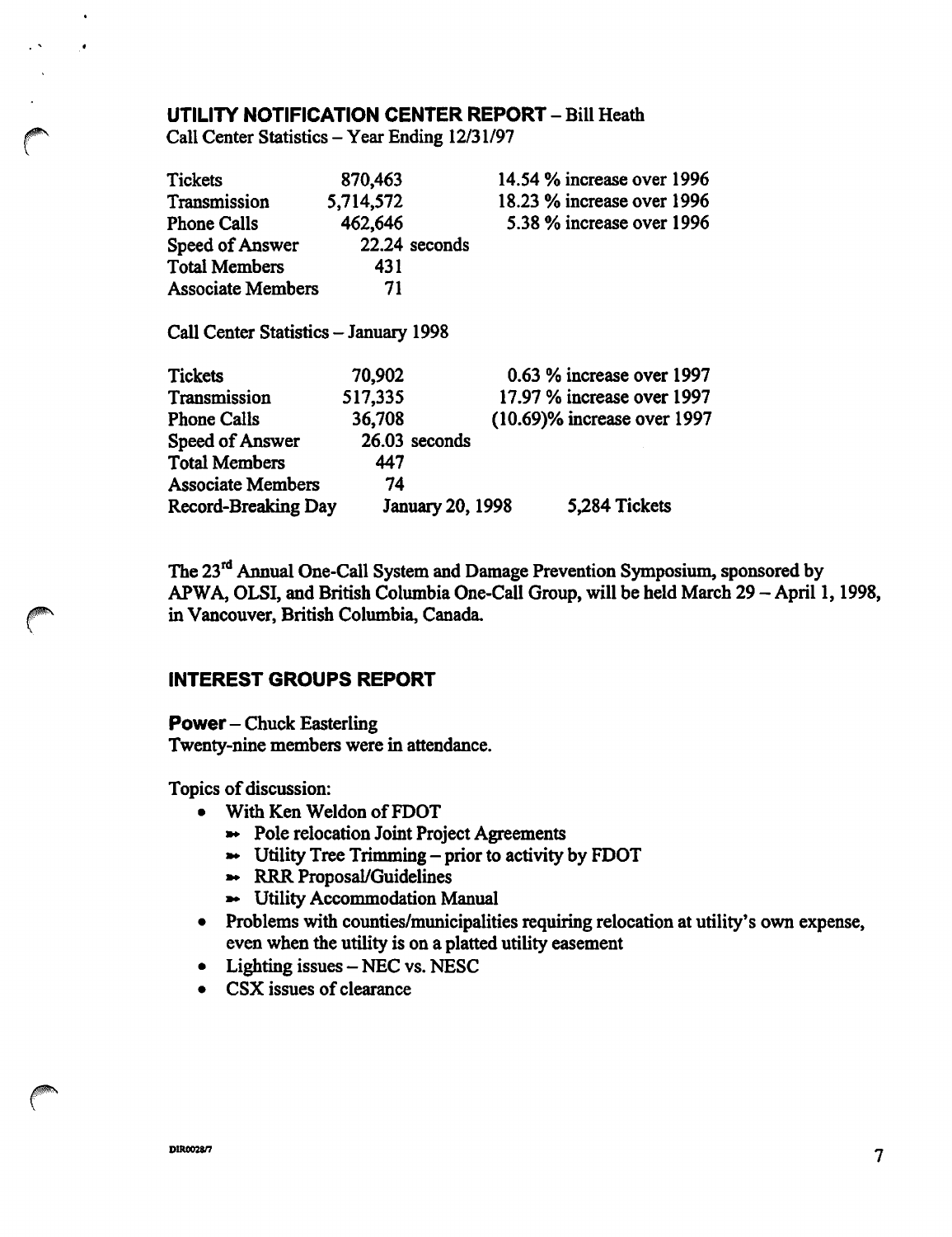# Telecommunications - Betsy Becker

Twenty-one members were in attendance. The meeting opened with self-introductions.

Discussion was continued on the Broward County moratorium issue. Of 28 municipalities, 26 are trying to increase fees to place new facilities. This is currently tabled, but the utility companies are keeping an eye on this.

The second item of discussion concemed the railroads and the yearly fees and application fees that they are now charging. Rich Harm, of Sprint, and Dennis Black, of Time Wamer, made comments about the massive increases in the contract renewals and the initial charges for permit applications. CSX is charging not just for the crossing, but are charging for innerduct, cables, fiber, dark or active. Richard Harm stated that there is a Florida statute that states that the telephone company has rights to condemn property. Sprint has not used this yet, but the possibility is there.

David Crum, of the Florida Public Service Commission, talked about the purpose and im portance of die information that the PSC requests from the utilities in times of emergency; for example, the storm of February 2 and 3, 1998.

John Jemigan, of GTE, talked about his company's policy on handling CLEG usage of GTE's empty ducts.

An open discussion was held on potential training presentations that the Telecommunications Interest Group could present to the combined group. This has been changed from the May to the August meeting.

## Underground - Steven Tidwell

Twenty-six members were present.

Pinellas County is using Subsurface Utility Engineering (SUE) very effectively to clear "con flict" areas. They give utilities 30 days to mark horizontal locations, then the county does SUE to get vertical locations. Discussion continued on the four aspects of SUE: records research, surface locates, sub-surface locates, and data management.

Tampa Bay Engineering notified the group of the ongoing JPA research project and re quested input on a survey questionnaire. A report is to be submitted in June.

A lively discussion on JPA successes and problems brought out common issues such as:

- Price contractors' control of sub-contractors
- Engineering expertise of FDOT designers to do utility work
- Money how to handle refunds, etc.
- Problems with negotiating agreements
- Need for training inspectors, engineers, etc.

 $\bullet$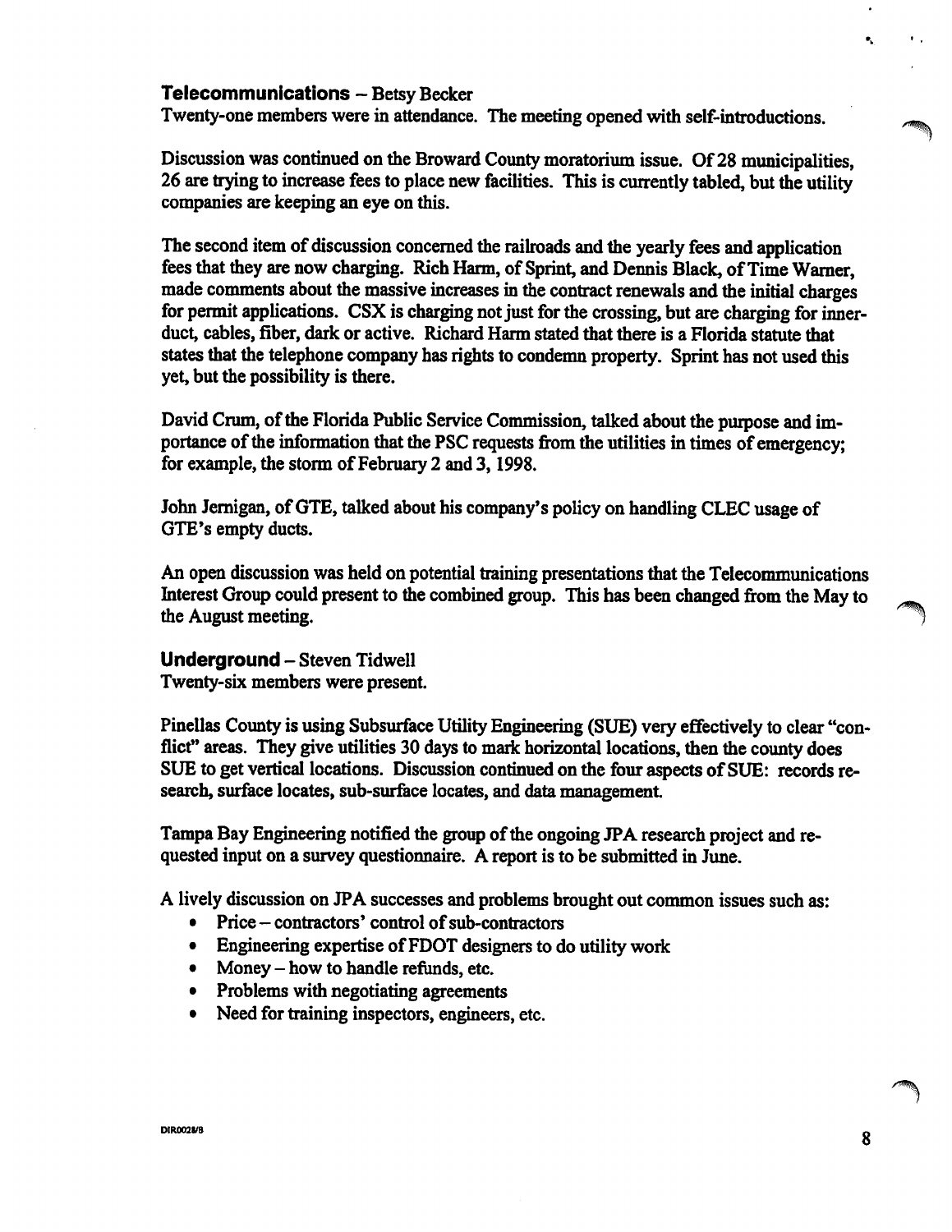Other topics of discussion:

- Importance of utilities and FDOT partnering with FDOT design contractors
- Problems designers are having getting utilities to respond to "survey" requests to Sunshine. Bill Heath suggested telling Sunshine representatives you will be patrol ling to get utilities to respond.
- Use of high-density Polyethylene (HDPE) on water systems and use of directional bore or HDPE.

## SUBCOMMITTEE REPORTS

## UAM/Standards Review - Tom Kennedy

No meetings have been held since the last FIJCC meeting pending revisions FDOT is making to the UAM.

It is anticipated that UAM revisions will become available and a workshop may be scheduled within the next few months. If a workshop is scheduled before the next FUCC meeting, the UAM Subcommittee will reconvene.

If anyone not currently on the UAM Subcommittee list would like to participate, please call Tom Kennedy at 813-519-2416 and leave your name, phone number, fax number, and e-mail address.

Joint Use — Mark Sweet No report.

Electronic Permitting - Bill Hetherington The next meeting will be in Bartow in February 1998 to finalize software.

FDOT Pay Items - Carlos Solis No report

## By-Laws Review - Jan Sands Ash

The By-Laws Committee met on Thursday, February 5, 1998, from 8 a.m. to 12 noon. The target sections of the by-laws (Sections IV to X) were reviewed and updated. New standing subcommittees were created for Programs, Membership/Promotions, and Conference Plan ning. These subcommittees are formed to assist the chairman in creating better meetings for the Committee. The draft by-laws were amended, printed, and submitted to the Steering Subcommittee for review. Comments are to be returned to Jan Ash by fax, 813-221-2204, or e-mail, ash@cftnet.com by March 10, 1998. A workshop for the General Committee is tentatively scheduled for the May FUCC meeting.

CADD Transfer-Jan Sands Ash No report.